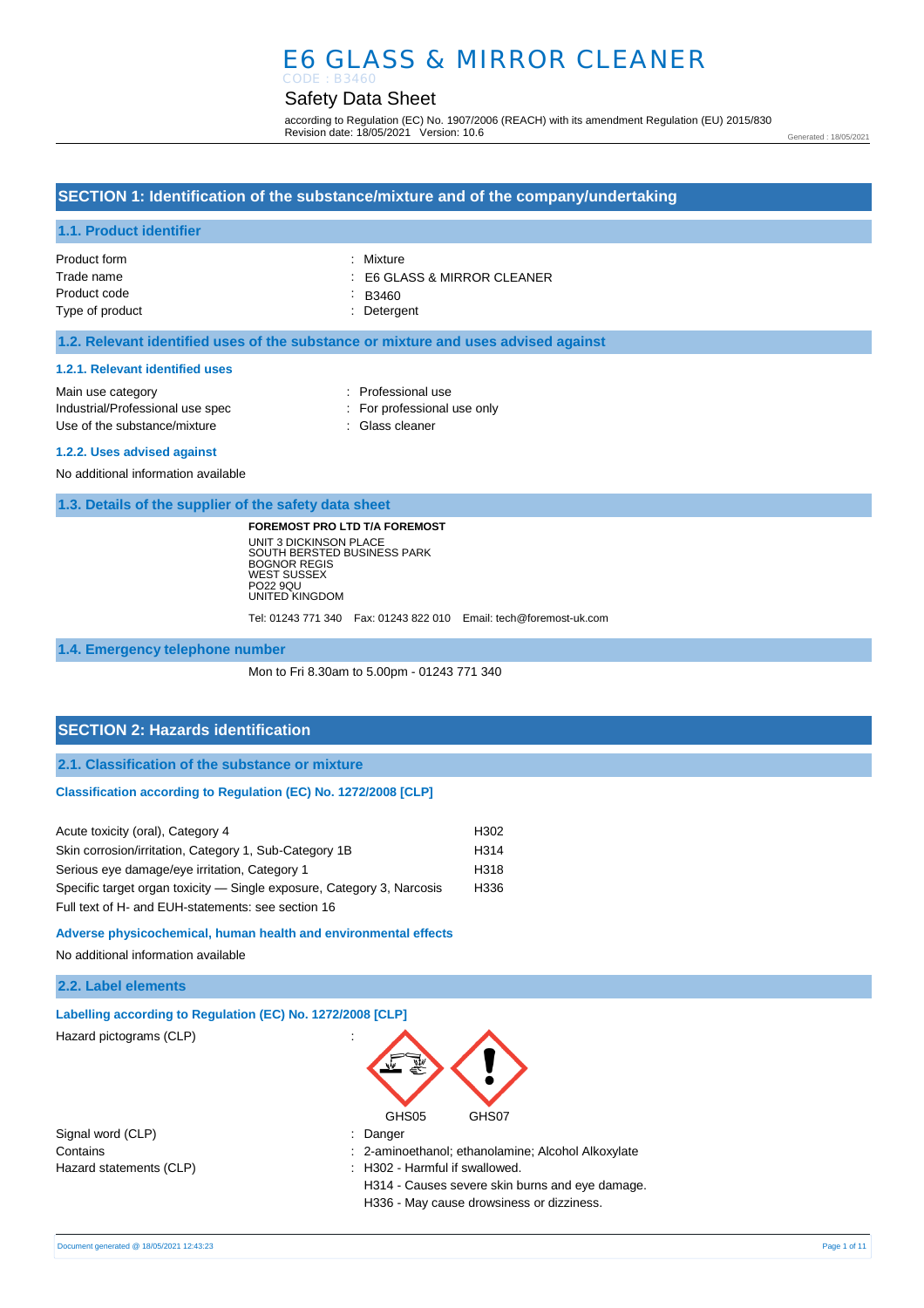according to Regulation (EC) No. 1907/2006 (REACH) with its amendment Regulation (EU) 2015/830

| Precautionary statements (CLP) | $\therefore$ P260 - Do not breathe spray.                                              |
|--------------------------------|----------------------------------------------------------------------------------------|
|                                | P264 - Wash hands thoroughly after handling.                                           |
|                                | P271 - Use only outdoors or in a well-ventilated area.                                 |
|                                | P280 - Wear eye protection, protective gloves.                                         |
|                                | P301+P330+P331 - IF SWALLOWED: Rinse mouth. Do NOT induce vomiting.                    |
|                                | P303+P361+P353 - IF ON SKIN (or hair): Take off immediately all contaminated clothing. |
|                                | Rinse skin with water or shower.                                                       |
|                                | P304+P340 - IF INHALED: Remove person to fresh air and keep comfortable for breathing. |
|                                | P305+P351+P338 - IF IN EYES: Rinse cautiously with water for several minutes. Remove   |
|                                | contact lenses, if present and easy to do. Continue rinsing.                           |
|                                | P315 - Get immediate medical advice/attention.                                         |
|                                | P403+P235 - Store in a well-ventilated place. Keep cool.                               |
|                                | P405 - Store locked up.                                                                |
|                                |                                                                                        |

### **2.3. Other hazards**

#### No additional information available

### **SECTION 3: Composition/information on ingredients**

### **3.1. Substances**

#### Not applicable

**3.2. Mixtures**

| <b>Name</b>                                                                         | <b>Product identifier</b>                                                                              | $\frac{9}{6}$ | <b>Classification according to</b><br><b>Regulation (EC) No.</b><br>1272/2008 [CLP]                                                                              |
|-------------------------------------------------------------------------------------|--------------------------------------------------------------------------------------------------------|---------------|------------------------------------------------------------------------------------------------------------------------------------------------------------------|
| 2-aminoethanol; ethanolamine<br>substance with a Community workplace exposure limit | (CAS-No.) 141-43-5<br>(EC-No.) 205-483-3<br>(EC Index-No.) 603-030-00-8<br>(REACH-no) 01-2119486455-28 | $15 - 30$     | Acute Tox. 4 (Oral), H302<br>Acute Tox. 4 (Dermal), H312<br>Acute Tox. 4 (Inhalation), H332<br>Acute Tox. 4 (Inhalation: vapour),<br>H332<br>Skin Corr. 1B, H314 |
| METHOXYMETHYLBUTANOL                                                                | (CAS-No.) 56539-66-3<br>(EC-No.) 260-252-4<br>(REACH-no) 01-2119976333-33                              | $15 - 30$     | Eye Irrit. 2, H319                                                                                                                                               |
| Hexyl glucoside                                                                     | (CAS-No.) 54549-24-5<br>(EC-No.) 259-217-6<br>(REACH-no) 01-2119492545-29                              | $5 - 10$      | Eye Dam. 1, H318                                                                                                                                                 |
| Alcohol Alkoxylate                                                                  | (CAS-No.) 166736-08-9<br>(REACH-no) Exempt/Polymer                                                     | $5 - 10$      | Acute Tox. 4 (Oral), H302<br>Eye Dam. 1, H318                                                                                                                    |
| N,N-dimethyldecylamine N-oxide                                                      | (CAS-No.) 2605-79-0<br>(EC-No.) 220-020-5<br>(REACH-no) 01-2119959297-22                               | $1 - 5$       | Skin Irrit. 2, H315<br>Eye Dam. 1, H318<br>Aquatic Acute 1, H400                                                                                                 |

| <b>Specific concentration limits:</b> |                                                                                                        |                                                                        |
|---------------------------------------|--------------------------------------------------------------------------------------------------------|------------------------------------------------------------------------|
| <b>Name</b>                           | <b>Product identifier</b>                                                                              | <b>Specific concentration limits</b>                                   |
| 2-aminoethanol; ethanolamine          | (CAS-No.) 141-43-5<br>(EC-No.) 205-483-3<br>(EC Index-No.) 603-030-00-8<br>(REACH-no) 01-2119486455-28 | $(5 \le C \le 100)$ STOT SE 3, H335                                    |
| Alcohol Alkoxylate                    | (CAS-No.) 166736-08-9<br>(REACH-no) Exempt/Polymer                                                     | $(1 < C \le 10)$ Eye Irrit. 2, H319<br>(10 < C < 100) Eye Dam. 1, H318 |

Full text of H- and EUH-statements: see section 16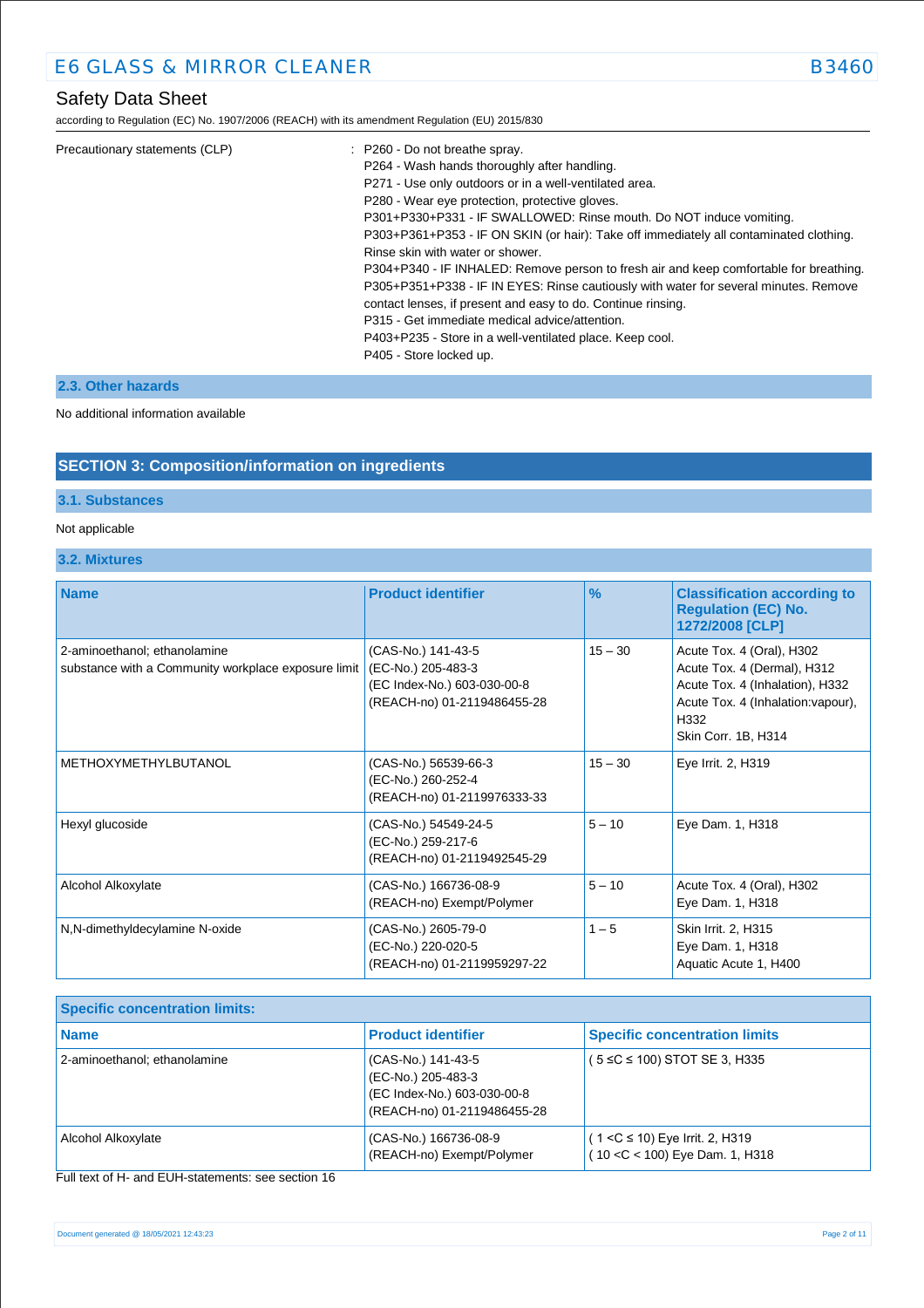according to Regulation (EC) No. 1907/2006 (REACH) with its amendment Regulation (EU) 2015/830

| <b>SECTION 4: First aid measures</b>                                                                                                               |                                                                                                                                                                                                                                                                       |
|----------------------------------------------------------------------------------------------------------------------------------------------------|-----------------------------------------------------------------------------------------------------------------------------------------------------------------------------------------------------------------------------------------------------------------------|
| 4.1. Description of first aid measures                                                                                                             |                                                                                                                                                                                                                                                                       |
| First-aid measures general<br>First-aid measures after inhalation<br>First-aid measures after skin contact                                         | : Get medical advice/attention if you feel unwell.<br>: Remove person to fresh air and keep comfortable for breathing.<br>: Wash skin with plenty of water. Take off immediately all contaminated clothing and wash it<br>before reuse. Get medical advice/attention. |
| First-aid measures after eye contact<br>First-aid measures after ingestion                                                                         | : Rinse cautiously with water for several minutes. Remove contact lenses, if present and easy<br>to do. Continue rinsing. Get immediate medical advice/attention.<br>: Do NOT induce vomiting. Rinse mouth. Drink plenty of water. Get medical advice/attention.      |
| 4.2. Most important symptoms and effects, both acute and delayed                                                                                   |                                                                                                                                                                                                                                                                       |
| Symptoms/effects after inhalation<br>Symptoms/effects after skin contact<br>Symptoms/effects after eye contact<br>Symptoms/effects after ingestion | : May cause respiratory irritation.<br>: Burns.<br>: Causes serious eye damage.<br>: Burns.                                                                                                                                                                           |

**4.3. Indication of any immediate medical attention and special treatment needed**

Treat symptomatically.

| <b>SECTION 5: Firefighting measures</b>                    |                                   |  |
|------------------------------------------------------------|-----------------------------------|--|
| 5.1. Extinguishing media                                   |                                   |  |
| Suitable extinguishing media                               | Carbon dioxide. Dry powder. Foam. |  |
| 5.2. Special hazards arising from the substance or mixture |                                   |  |
| Hazardous decomposition products in case of fire           | : Corrosive vapours.              |  |
| 5.3. Advice for firefighters                               |                                   |  |

No additional information available

| <b>SECTION 6: Accidental release measures</b>                                                                         |                                                                                                                  |  |
|-----------------------------------------------------------------------------------------------------------------------|------------------------------------------------------------------------------------------------------------------|--|
|                                                                                                                       | 6.1. Personal precautions, protective equipment and emergency procedures                                         |  |
| 6.1.1. For non-emergency personnel<br>Emergency procedures<br>6.1.2. For emergency responders<br>Protective equipment | : Evacuate unnecessary personnel.<br>Use personal protective equipment as required.                              |  |
| <b>6.2. Environmental precautions</b>                                                                                 |                                                                                                                  |  |
| Avoid release to the environment.                                                                                     |                                                                                                                  |  |
| 6.3. Methods and material for containment and cleaning up                                                             |                                                                                                                  |  |
| For containment<br>Methods for cleaning up                                                                            | Collect spillage.<br>: Soak up spills with inert solids, such as clay or diatomaceous earth as soon as possible. |  |
| 6.4. Reference to other sections                                                                                      |                                                                                                                  |  |

For further information refer to section 8: "Exposure controls/personal protection". For further information refer to section 13.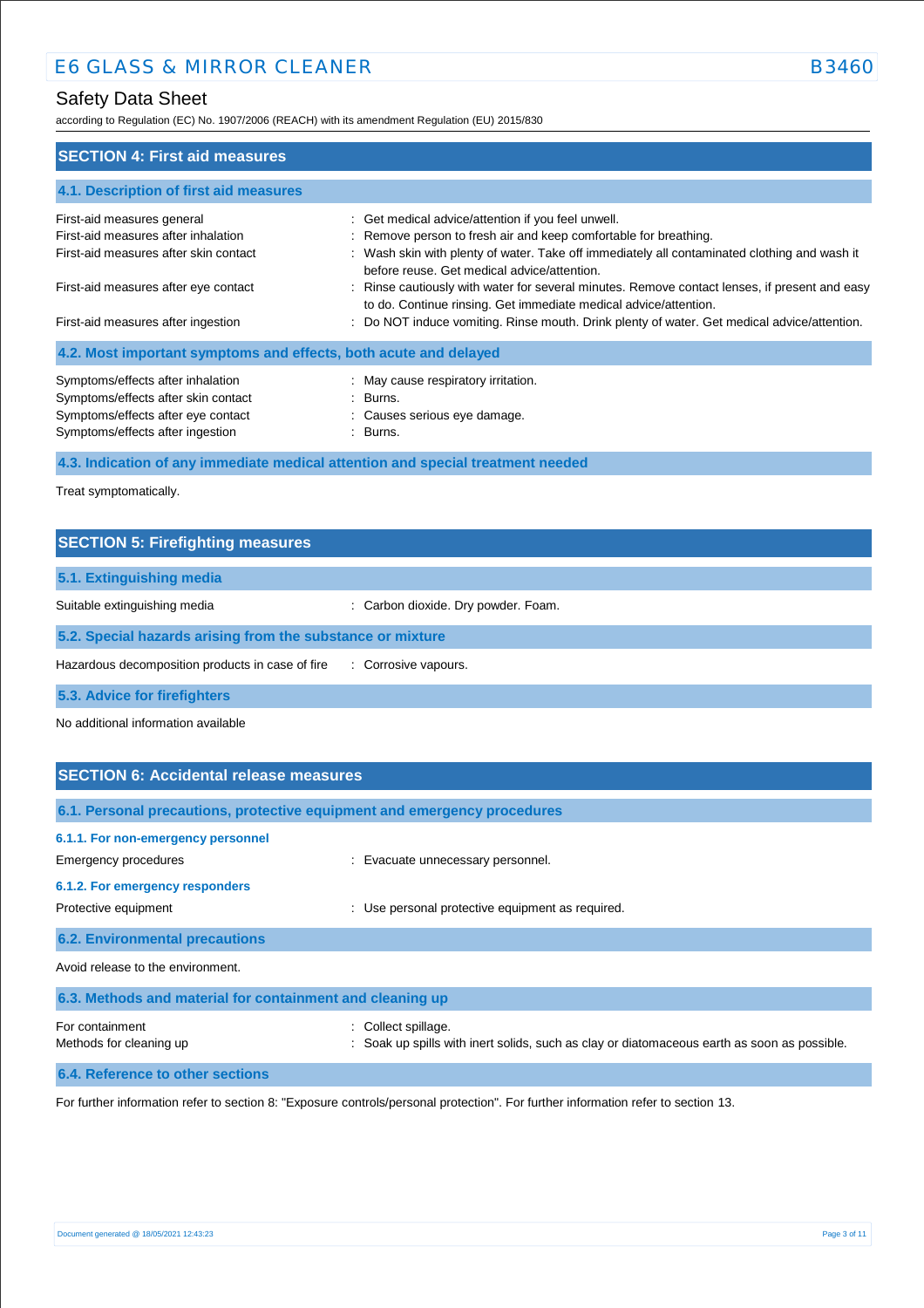according to Regulation (EC) No. 1907/2006 (REACH) with its amendment Regulation (EU) 2015/830

| <b>SECTION 7: Handling and storage</b>                                                                                    |                                                                                                                                                                                                      |  |
|---------------------------------------------------------------------------------------------------------------------------|------------------------------------------------------------------------------------------------------------------------------------------------------------------------------------------------------|--|
| 7.1. Precautions for safe handling                                                                                        |                                                                                                                                                                                                      |  |
| Precautions for safe handling<br>Hygiene measures                                                                         | : Avoid contact with skin and eyes.<br>: Do not eat, drink or smoke when using this product.                                                                                                         |  |
| 7.2. Conditions for safe storage, including any incompatibilities                                                         |                                                                                                                                                                                                      |  |
| Technical measures<br>Storage conditions<br>Incompatible products<br>Incompatible materials<br>Special rules on packaging | : Does not require any specific or particular technical measures.<br>: Keep container closed when not in use.<br>: Oxidizing agent. Strong acids.<br>: Metals.<br>: Keep only in original container. |  |
| 7.3. Specific end use(s)                                                                                                  |                                                                                                                                                                                                      |  |

No additional information available

# **SECTION 8: Exposure controls/personal protection**

#### **8.1. Control parameters**

#### **8.1.1 National occupational exposure and biological limit values**

| 2-aminoethanol; ethanolamine (141-43-5)                   |                                 |  |
|-----------------------------------------------------------|---------------------------------|--|
| <b>EU - Indicative Occupational Exposure Limit (IOEL)</b> |                                 |  |
| Local name                                                | 2-Aminoethanol                  |  |
| <b>IOEL TWA</b>                                           | $2.5 \text{ mg/m}^3$            |  |
| <b>IOEL TWA [ppm]</b>                                     | 1 ppm                           |  |
| <b>IOEL STEL</b>                                          | $7.6$ mg/m <sup>3</sup>         |  |
| IOEL STEL [ppm]                                           | 3 ppm                           |  |
| <b>Notes</b>                                              | Skin                            |  |
| Regulatory reference                                      | COMMISSION DIRECTIVE 2006/15/EC |  |

#### **8.1.2. Recommended monitoring procedures**

No additional information available

#### **8.1.3. Air contaminants formed**

No additional information available

#### **8.1.4. DNEL and PNEC**

No additional information available

#### **8.1.5. Control banding**

No additional information available

**8.2. Exposure controls**

### **8.2.1. Appropriate engineering controls**

No additional information available

### **8.2.2. Personal protection equipment**

### **Personal protective equipment symbol(s):**



#### **8.2.2.1. Eye and face protection**

Document generated @ 18/05/2021 12:43:23 Page 4 of 11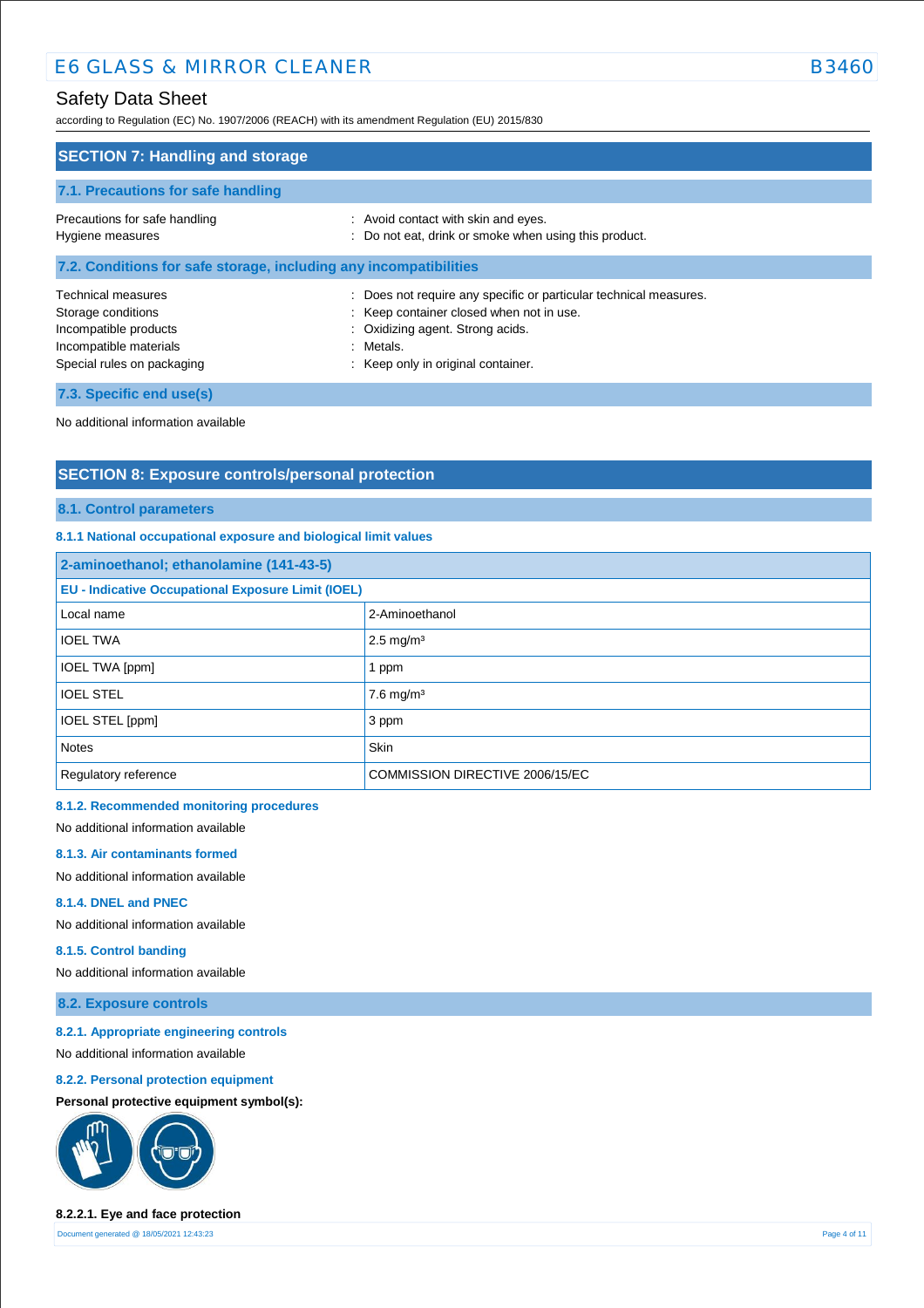# E6 GLASS & MIRROR CLEANER B3460

### Safety Data Sheet

according to Regulation (EC) No. 1907/2006 (REACH) with its amendment Regulation (EU) 2015/830

| Eye protection:        |  |
|------------------------|--|
| Safety glasses. EN 166 |  |
|                        |  |

### **8.2.2.2. Skin protection**

#### **Skin and body protection:**

Not required for normal conditions of use

### **Hand protection:**

Chemical resistant gloves (according to European standard EN 374 or equivalent). Nitrile rubber gloves

# **Other skin protection Materials for protective clothing:** Not required for normal conditions of use

#### **8.2.2.3. Respiratory protection**

#### **Respiratory protection:**

Not required for normal conditions of use

#### **8.2.2.4. Thermal hazards**

No additional information available

#### **8.2.3. Environmental exposure controls**

No additional information available

# **SECTION 9: Physical and chemical properties**

**9.1. Information on basic physical and chemical properties**

| Physical state                                  | Liquid            |
|-------------------------------------------------|-------------------|
| Colour                                          | Blue.             |
| Appearance                                      | Liquid.           |
| Odour                                           | characteristic.   |
| Odour threshold                                 | Not available     |
| Melting point                                   | Not available     |
| Freezing point                                  | Not available     |
| Boiling point                                   | $\geq 100$ °C     |
| Flammability                                    | Not available     |
| <b>Explosive limits</b>                         | Not available     |
| Lower explosive limit (LEL)                     | Not available     |
| Upper explosive limit (UEL)                     | Not available     |
| Flash point                                     | >70 °C            |
| Auto-ignition temperature                       | Not available     |
| Decomposition temperature                       | Not available     |
| рH                                              | 12                |
| Viscosity, kinematic                            | Not available     |
| Solubility                                      | soluble in water. |
| Partition coefficient n-octanol/water (Log Kow) | Not available     |
| Vapour pressure                                 | Not available     |
| Vapour pressure at 50 °C                        | Not available     |
| Density                                         | Not available     |
| Relative density                                | 1.008             |
| Relative vapour density at 20 °C                | Not available     |
| Particle size                                   | Not applicable    |
| Particle size distribution                      | Not applicable    |
|                                                 |                   |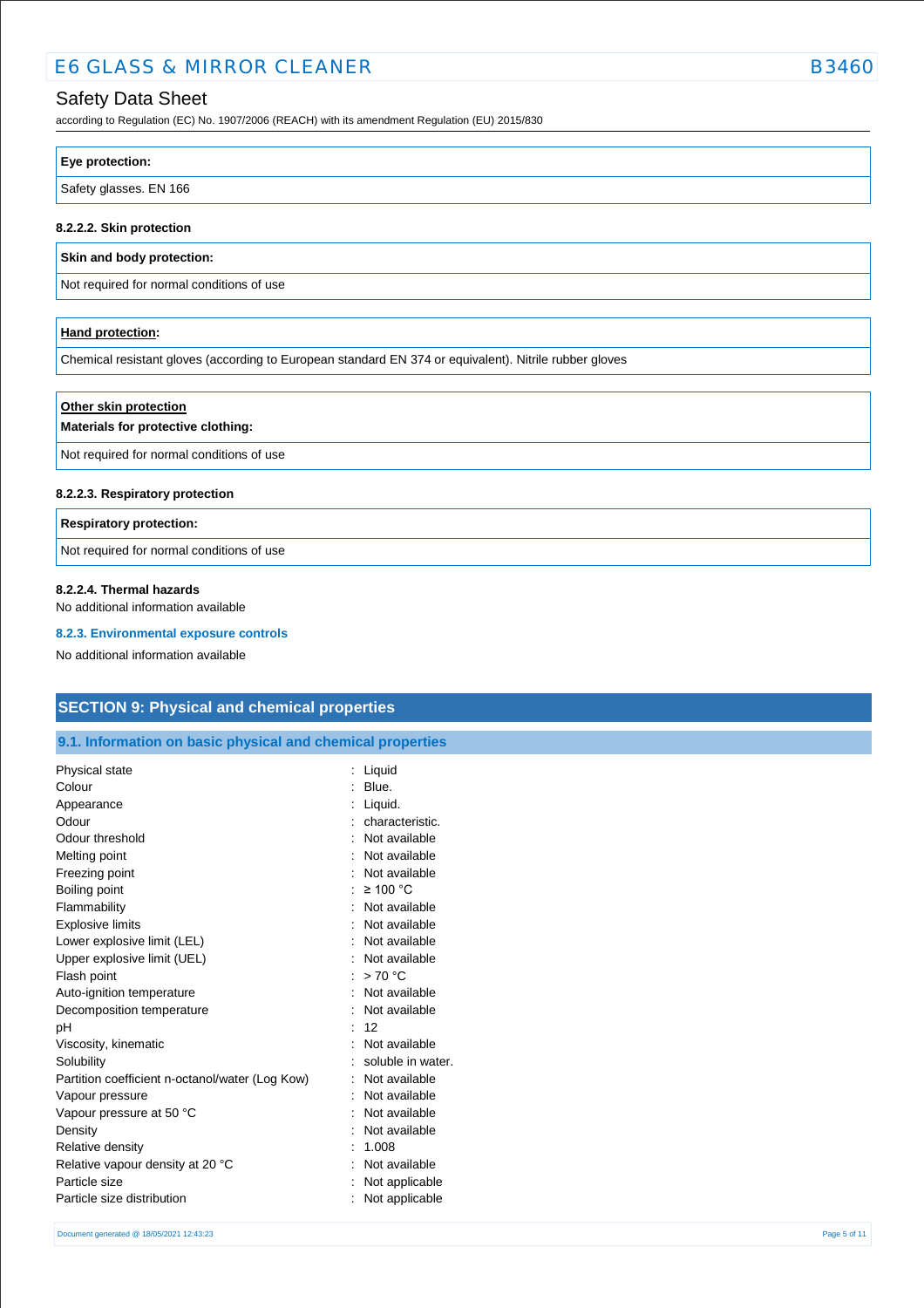according to Regulation (EC) No. 1907/2006 (REACH) with its amendment Regulation (EU) 2015/830

| Particle shape                 | : Not applicable |
|--------------------------------|------------------|
| Particle aspect ratio          | : Not applicable |
| Particle aggregation state     | : Not applicable |
| Particle agglomeration state   | : Not applicable |
| Particle specific surface area | : Not applicable |
| Particle dustiness             | : Not applicable |

The product is non-reactive under normal conditions of use, storage and transport.

### **9.2. Other information**

#### **9.2.1. Information with regard to physical hazard classes**

No additional information available

### **9.2.2. Other safety characteristics**

**SECTION 10: Stability and reactivity**

**10.3. Possibility of hazardous reactions**

No dangerous reactions known under normal conditions of use.

No additional information available

**10.1. Reactivity**

**10.2. Chemical stability** Stable under normal conditions.

**10.4. Conditions to avoid**

| וטיד. סטומונוסופי                                                               |                                                                                                      |              |
|---------------------------------------------------------------------------------|------------------------------------------------------------------------------------------------------|--------------|
| None under recommended storage and handling conditions (see section 7).         |                                                                                                      |              |
| 10.5. Incompatible materials                                                    |                                                                                                      |              |
| Strong acids.                                                                   |                                                                                                      |              |
| 10.6. Hazardous decomposition products                                          |                                                                                                      |              |
|                                                                                 | Under normal conditions of storage and use, hazardous decomposition products should not be produced. |              |
| <b>SECTION 11: Toxicological information</b>                                    |                                                                                                      |              |
|                                                                                 | 11.1. Information on hazard classes as defined in Regulation (EC) No 1272/2008                       |              |
| Acute toxicity (oral)<br>Acute toxicity (dermal)<br>Acute toxicity (inhalation) | : Harmful if swallowed.<br>: Not classified<br>: Not classified                                      |              |
| <b>GLASS CLEANER</b>                                                            |                                                                                                      |              |
| ATE CLP (oral)                                                                  | 1603.629 mg/kg bodyweight                                                                            |              |
| Skin corrosion/irritation                                                       | : Causes severe skin burns.<br>pH: 12                                                                |              |
| Serious eye damage/irritation                                                   | : Causes serious eye damage.<br>pH: 12                                                               |              |
| Respiratory or skin sensitisation                                               | : Not classified                                                                                     |              |
| Germ cell mutagenicity                                                          | Not classified                                                                                       |              |
| Carcinogenicity                                                                 | : Not classified                                                                                     |              |
| Reproductive toxicity                                                           | : Not classified                                                                                     |              |
| STOT-single exposure                                                            | : May cause drowsiness or dizziness.                                                                 |              |
| Document generated @ 18/05/2021 12:43:23                                        |                                                                                                      | Page 6 of 11 |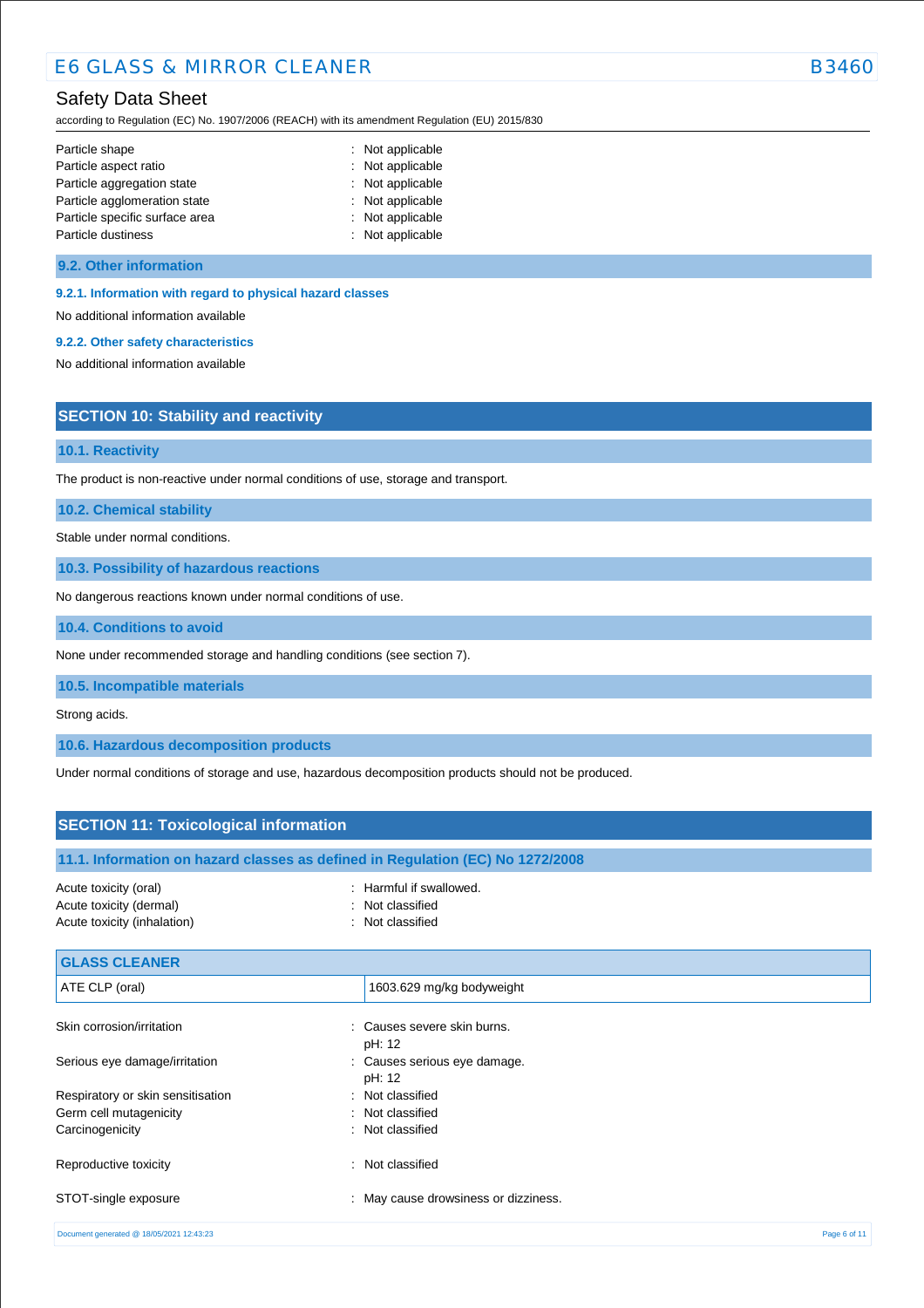| <b>E6 GLASS &amp; MIRROR CLEANER</b>                                                                                       | <b>B3460</b>                         |  |  |
|----------------------------------------------------------------------------------------------------------------------------|--------------------------------------|--|--|
| <b>Safety Data Sheet</b><br>according to Regulation (EC) No. 1907/2006 (REACH) with its amendment Regulation (EU) 2015/830 |                                      |  |  |
| STOT-repeated exposure                                                                                                     | : Not classified                     |  |  |
| Aspiration hazard                                                                                                          | : Not classified                     |  |  |
| 11.2. Information on other hazards                                                                                         |                                      |  |  |
| No additional information available                                                                                        |                                      |  |  |
| <b>SECTION 12: Ecological information</b>                                                                                  |                                      |  |  |
| 12.1. Toxicity                                                                                                             |                                      |  |  |
| Hazardous to the aquatic environment, short-term<br>(acute)                                                                | : Not classified<br>: Not classified |  |  |
| Hazardous to the aquatic environment, long-term<br>(chronic)                                                               |                                      |  |  |
| Hexyl glucoside (54549-24-5)                                                                                               |                                      |  |  |
| LC50 - Fish [1]                                                                                                            | 420 mg/l                             |  |  |
| EC50 - Other aquatic organisms [1]                                                                                         | 490 mg/l waterflea                   |  |  |
| EC50 - Other aquatic organisms [2]                                                                                         | 180 mg/l                             |  |  |
| Alcohol Alkoxylate (166736-08-9)                                                                                           |                                      |  |  |
| LC50 - Fish [1]                                                                                                            | $10 - 100$ mg/l                      |  |  |
| EC50 - Crustacea [1]                                                                                                       | $10 - 100$ mg/l                      |  |  |
| ErC50 other aquatic plants                                                                                                 | $10 - 100$ mg/l                      |  |  |
| 12.2. Persistence and degradability                                                                                        |                                      |  |  |
| No additional information available                                                                                        |                                      |  |  |
| 12.3. Bioaccumulative potential                                                                                            |                                      |  |  |
| Hexyl glucoside (54549-24-5)                                                                                               |                                      |  |  |
| Partition coefficient n-octanol/water (Log Pow)                                                                            | 1.7                                  |  |  |
| N,N-dimethyldecylamine N-oxide (2605-79-0)                                                                                 |                                      |  |  |
| Partition coefficient n-octanol/water (Log Pow)                                                                            | 3.69                                 |  |  |
| 12.4. Mobility in soil                                                                                                     |                                      |  |  |
| No additional information available                                                                                        |                                      |  |  |
| 12.5. Results of PBT and vPvB assessment                                                                                   |                                      |  |  |
| No additional information available                                                                                        |                                      |  |  |
| 12.6. Endocrine disrupting properties                                                                                      |                                      |  |  |
| No additional information available                                                                                        |                                      |  |  |
| 12.7. Other adverse effects                                                                                                |                                      |  |  |

No additional information available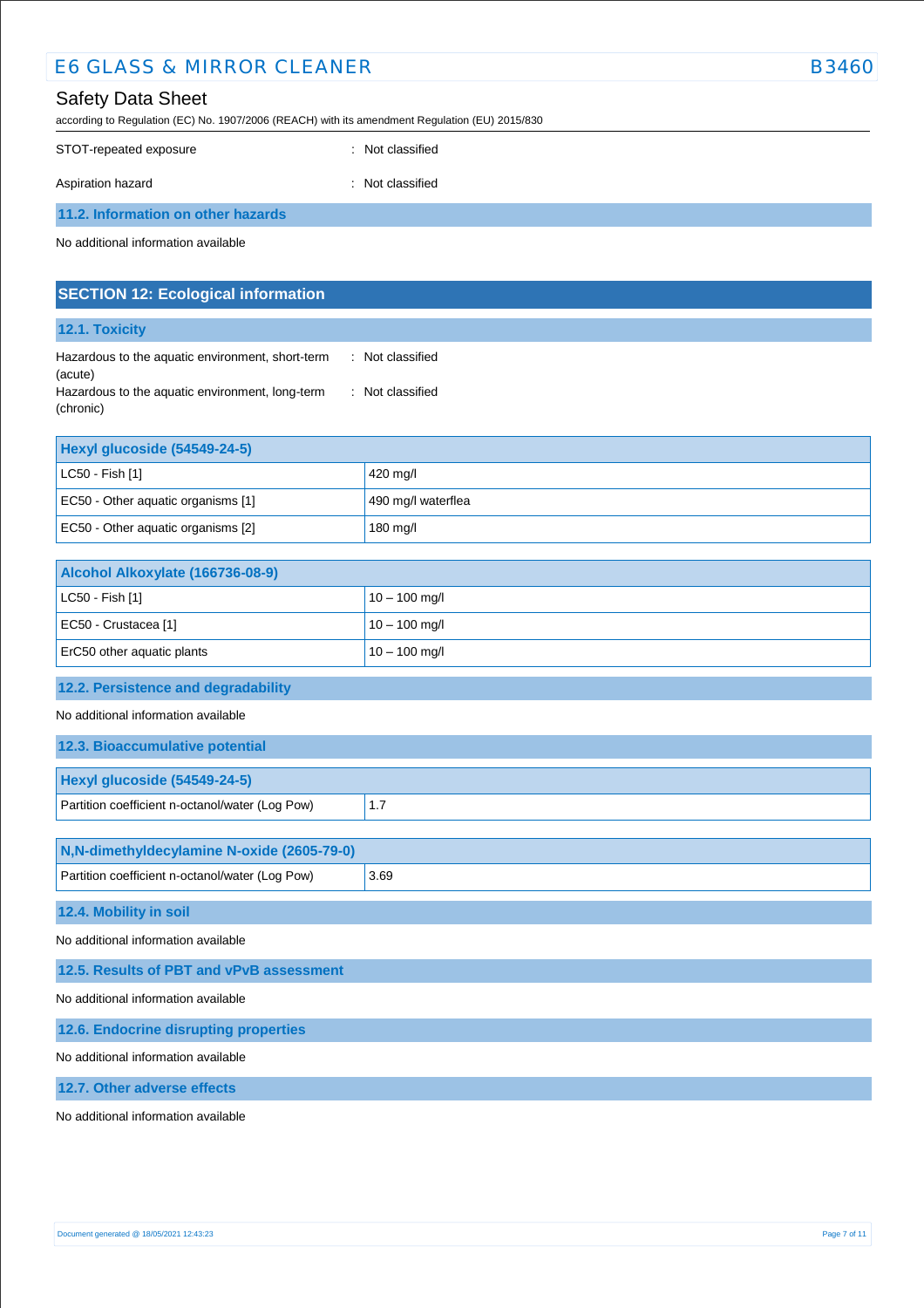# E6 GLASS & MIRROR CLEANER B3460

# Safety Data Sheet

according to Regulation (EC) No. 1907/2006 (REACH) with its amendment Regulation (EU) 2015/830

### **SECTION 13: Disposal considerations**

#### **13.1. Waste treatment methods**

No additional information available

# **SECTION 14: Transport information**

In accordance with ADR / IMDG / IATA

| 14.1. UN number or ID number                                                                                                                                                                                       |                                                                                                                                                                                                                                                                         |
|--------------------------------------------------------------------------------------------------------------------------------------------------------------------------------------------------------------------|-------------------------------------------------------------------------------------------------------------------------------------------------------------------------------------------------------------------------------------------------------------------------|
| UN-No. (ADR)<br>UN-No. (IMDG)<br>UN-No. (IATA)                                                                                                                                                                     | : UN 1760<br>: UN 1760<br>: UN 1760                                                                                                                                                                                                                                     |
| 14.2. UN proper shipping name                                                                                                                                                                                      |                                                                                                                                                                                                                                                                         |
| Proper Shipping Name (ADR)<br>Proper Shipping Name (IMDG)<br>Proper Shipping Name (IATA)<br>Transport document description (ADR)<br>Transport document description (IMDG)<br>Transport document description (IATA) | : CORROSIVE LIQUID, N.O.S.<br>: CORROSIVE LIQUID, N.O.S.<br>: Corrosive liquid, n.o.s.<br>: UN 1760 CORROSIVE LIQUID, N.O.S. (2-AMINOETHANOL), 8, III, (E)<br>: UN 1760 CORROSIVE LIQUID, N.O.S. (2-AMINOETHANOL), 8, III<br>: UN 1760 Corrosive liquid, n.o.s., 8, III |
| 14.3. Transport hazard class(es)                                                                                                                                                                                   |                                                                                                                                                                                                                                                                         |
| <b>ADR</b><br>Transport hazard class(es) (ADR)<br>Danger labels (ADR)                                                                                                                                              | : 8<br>$\therefore$ 8                                                                                                                                                                                                                                                   |
| <b>IMDG</b>                                                                                                                                                                                                        |                                                                                                                                                                                                                                                                         |
| Transport hazard class(es) (IMDG)<br>Danger labels (IMDG)                                                                                                                                                          | : 8<br>$\therefore$ 8                                                                                                                                                                                                                                                   |
|                                                                                                                                                                                                                    |                                                                                                                                                                                                                                                                         |
| <b>IATA</b><br>Transport hazard class(es) (IATA)<br>Danger labels (IATA)                                                                                                                                           | $\therefore$ 8<br>$\therefore$ 8                                                                                                                                                                                                                                        |
|                                                                                                                                                                                                                    |                                                                                                                                                                                                                                                                         |
| 14.4. Packing group                                                                                                                                                                                                |                                                                                                                                                                                                                                                                         |
| Packing group (ADR)<br>Packing group (IMDG)<br>Packing group (IATA)                                                                                                                                                | : $\,$ III<br>: $\,$ III<br>: $\,$ III                                                                                                                                                                                                                                  |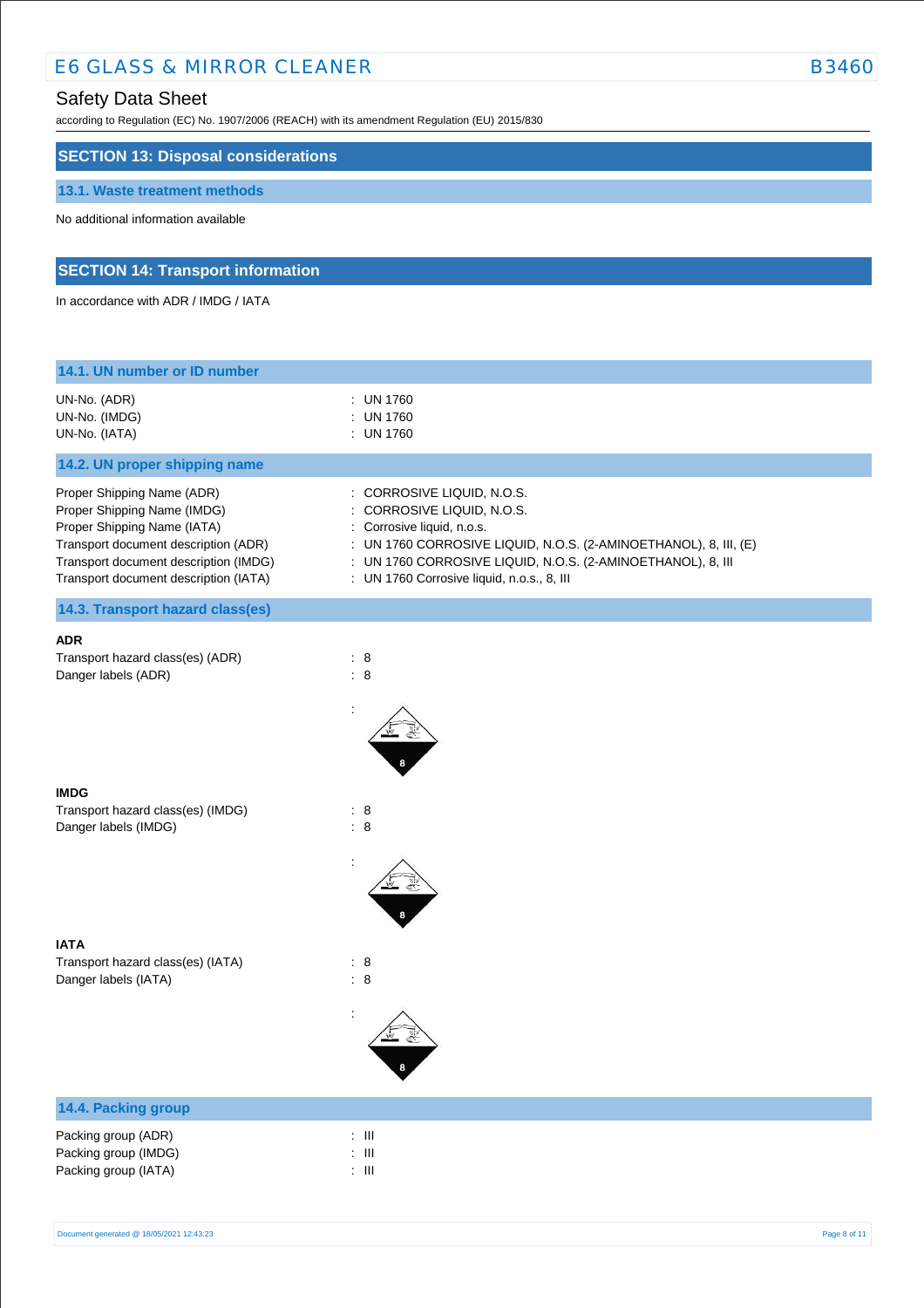according to Regulation (EC) No. 1907/2006 (REACH) with its amendment Regulation (EU) 2015/830

| <b>14.5. Environmental hazards</b>                           |                                          |
|--------------------------------------------------------------|------------------------------------------|
| Dangerous for the environment                                | : No                                     |
| Marine pollutant                                             | ÷.<br>No                                 |
| Other information                                            | : No supplementary information available |
| 14.6. Special precautions for user                           |                                          |
| <b>Overland transport</b>                                    |                                          |
| Classification code (ADR)                                    | : C9                                     |
| Special provisions (ADR)                                     | 144                                      |
| Limited quantities (ADR)                                     | 5 <sub>l</sub>                           |
| Excepted quantities (ADR)                                    | E <sub>1</sub>                           |
| Packing instructions (ADR)                                   | P001, IBC03, LP01, R001                  |
| Mixed packing provisions (ADR)                               | : MP19                                   |
| Portable tank and bulk container instructions (ADR)          | : T7                                     |
| Portable tank and bulk container special provisions<br>(ADR) | : TP1, TP28                              |
| Tank code (ADR)                                              | : L4BN                                   |
| Vehicle for tank carriage                                    | : AT                                     |
| Transport category (ADR)                                     | : 3                                      |
| Special provisions for carriage - Packages (ADR)             | : V12                                    |
| Hazard identification number (Kemler No.)                    | : 80                                     |
| Orange plates                                                | $\ddot{\cdot}$                           |
|                                                              | 80                                       |
|                                                              |                                          |
|                                                              | 1760                                     |
| Tunnel restriction code (ADR)                                | E                                        |
| <b>Transport by sea</b>                                      |                                          |
| Special provisions (IMDG)                                    | : 144                                    |
| Limited quantities (IMDG)                                    | : 5L                                     |
| Excepted quantities (IMDG)                                   | : E1                                     |
| Packing instructions (IMDG)                                  | : P001, LP01                             |
| IBC packing instructions (IMDG)                              | IBC03                                    |
| Tank instructions (IMDG)                                     | T7                                       |
| Tank special provisions (IMDG)                               | TP1, TP28                                |
| EmS-No. (Fire)                                               | $F-A$                                    |
| EmS-No. (Spillage)                                           | $S-B$                                    |
| Stowage category (IMDG)                                      | : A                                      |
| Stowage and handling (IMDG)                                  | $:$ SW2                                  |
| Air transport                                                |                                          |
| PCA Excepted quantities (IATA)                               | $\therefore$ E1                          |
| PCA Limited quantities (IATA)                                | : Y841                                   |
| PCA limited quantity max net quantity (IATA)                 | : 1L                                     |
| PCA packing instructions (IATA)                              | : 852                                    |
| PCA max net quantity (IATA)                                  | : 5L                                     |
| CAO packing instructions (IATA)                              | : 856                                    |
| CAO max net quantity (IATA)                                  | : 60L                                    |
| Special provisions (IATA)                                    | : A3                                     |
| ERG code (IATA)                                              | : 8L                                     |

### **14.7. Maritime transport in bulk according to IMO instruments**

IBC code : Not applicable.

### **SECTION 15: Regulatory information**

**15.1. Safety, health and environmental regulations/legislation specific for the substance or mixture**

#### **15.1.1. EU-Regulations**

Contains no REACH substances with Annex XVII restrictions Contains no substance on the REACH candidate list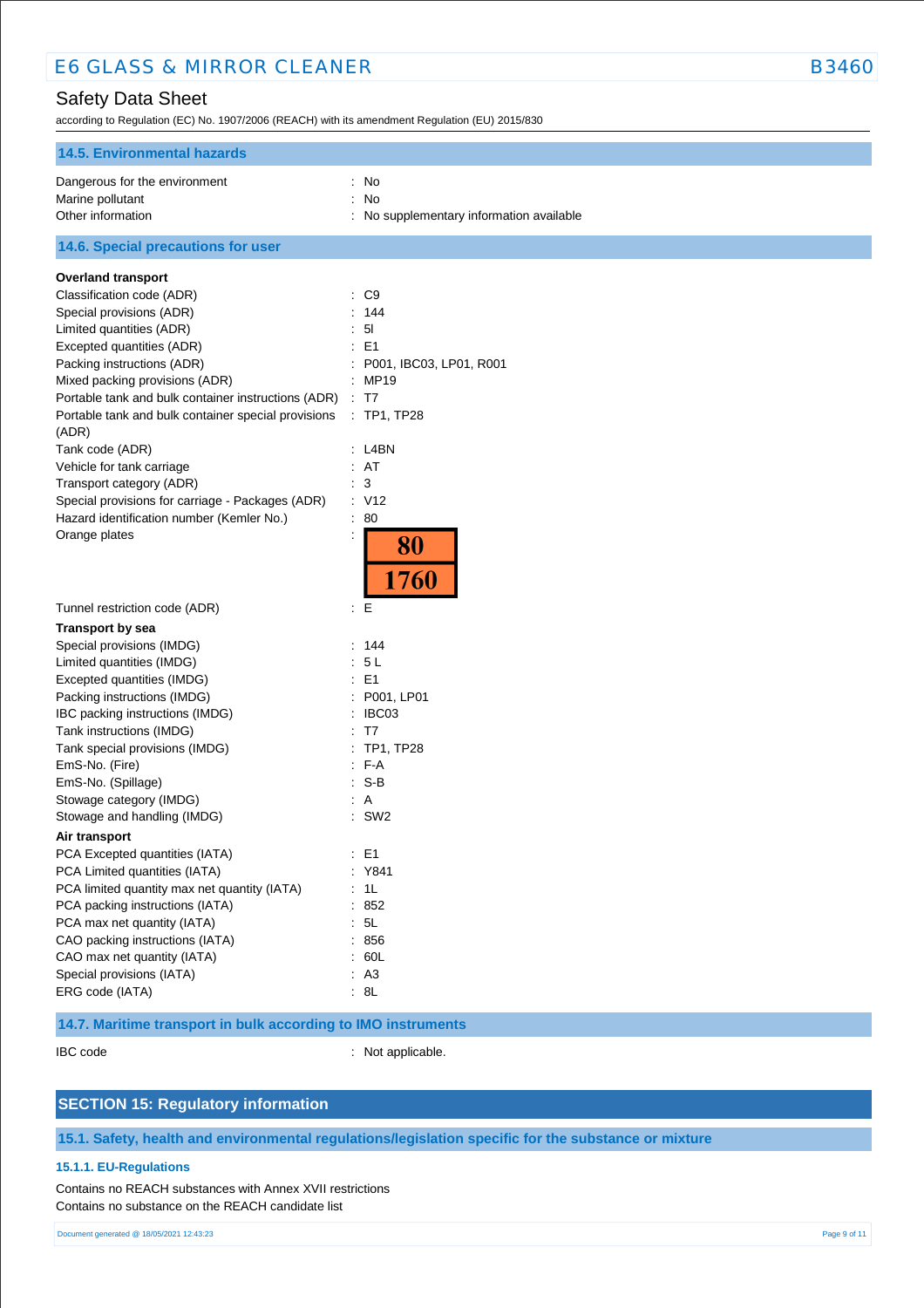according to Regulation (EC) No. 1907/2006 (REACH) with its amendment Regulation (EU) 2015/830

#### Contains no REACH Annex XIV substances

Contains no substance subject to Regulation (EU) No 649/2012 of the European Parliament and of the Council of 4 July 2012 concerning the export and import of hazardous chemicals.

Contains no substance subject to Regulation (EU) No 2019/1021 of the European Parliament and of the Council of 20 June 2019 on persistent organic pollutants

| Detergent Regulation (648/2004/EC): Labelling of contents: |               |  |
|------------------------------------------------------------|---------------|--|
| <b>Component</b>                                           | $\frac{9}{6}$ |  |
| non-ionic surfactants                                      | 5-15%         |  |

# **15.1.2. National regulations**

No additional information available

#### **15.2. Chemical safety assessment**

No additional information available

### **SECTION 16: Other information**

| Full text of H- and EUH-statements: |                                                                                            |  |
|-------------------------------------|--------------------------------------------------------------------------------------------|--|
| Acute Tox. 4 (Dermal)               | Acute toxicity (dermal), Category 4                                                        |  |
| Acute Tox. 4 (Inhalation)           | Acute toxicity (inhal.), Category 4                                                        |  |
| Acute Tox. 4 (Inhalation: vapour)   | Acute toxicity (inhalation: vapour) Category 4                                             |  |
| Acute Tox. 4 (Oral)                 | Acute toxicity (oral), Category 4                                                          |  |
| Aquatic Acute 1                     | Hazardous to the aquatic environment - Acute Hazard, Category 1                            |  |
| Eye Dam. 1                          | Serious eye damage/eye irritation, Category 1                                              |  |
| Eye Irrit. 2                        | Serious eye damage/eye irritation, Category 2                                              |  |
| Skin Corr. 1B                       | Skin corrosion/irritation, Category 1, Sub-Category 1B                                     |  |
| Skin Irrit. 2                       | Skin corrosion/irritation, Category 2                                                      |  |
| STOT SE 3                           | Specific target organ toxicity - Single exposure, Category 3, Respiratory tract irritation |  |
| H302                                | Harmful if swallowed.                                                                      |  |
| H312                                | Harmful in contact with skin.                                                              |  |
| H314                                | Causes severe skin burns and eye damage.                                                   |  |
| H315                                | Causes skin irritation.                                                                    |  |
| H318                                | Causes serious eye damage.                                                                 |  |
| H319                                | Causes serious eye irritation.                                                             |  |
| H332                                | Harmful if inhaled.                                                                        |  |
| H335                                | May cause respiratory irritation.                                                          |  |
| H336                                | May cause drowsiness or dizziness.                                                         |  |
| H400                                | Very toxic to aquatic life.                                                                |  |

| Classification and procedure used to derive the classification for mixtures according to Regulation (EC) 1272/2008 [CLP]: |                    |  |  |
|---------------------------------------------------------------------------------------------------------------------------|--------------------|--|--|
| H <sub>302</sub>                                                                                                          | Calculation method |  |  |
| H <sub>314</sub>                                                                                                          | Calculation method |  |  |
|                                                                                                                           |                    |  |  |

Eye Dam. 1 **H318** Calculation method STOT SE 3 H336 Expert judgment